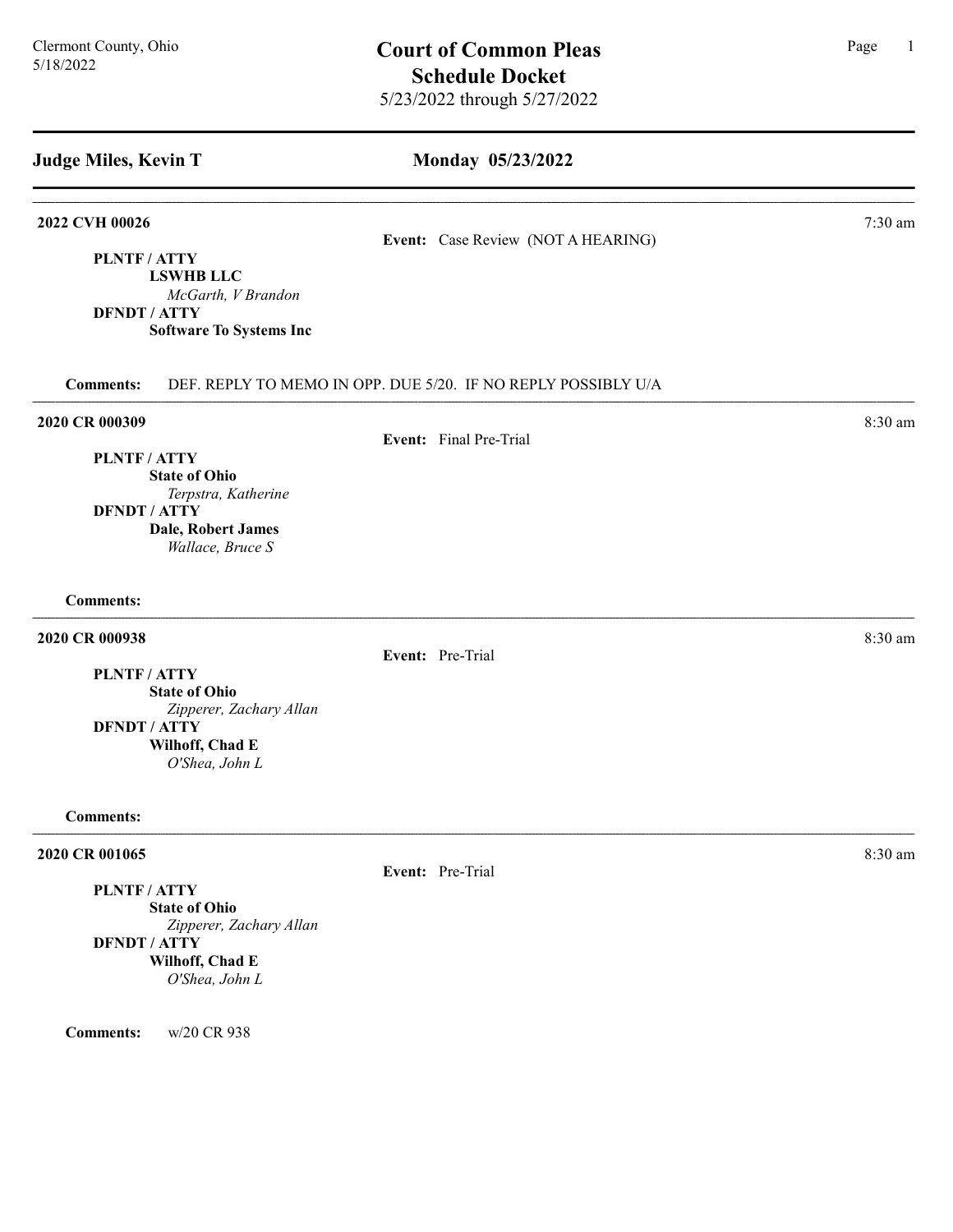## Monday 05/23/2022

#### 2021 CR 000759 8:30 am and 2021 CR 000759

Event: Plea

PLNTF / ATTY State of Ohio Barbato, Robert D. DFNDT / ATTY

> Durham JR, James D Herking, Robert A

Comments:

## **2021 CR 000943** 8:30 am **8.30 am**

Event: Pre-Trial

Event: Plea

PLNTF / ATTY State of Ohio Barbato, Robert D. DFNDT / ATTY

Carr, Marcuis Antonio Harris Campbell, Richard R

## Comments:

## **2021 CR 001082** 8:30 am **8.2021**

PLNTF / ATTY

State of Ohio Barbato, Robert D. DFNDT / ATTY Reany, Joshua Dewitt Herking, Robert A

#### Comments:

#### **2021 CR 001086** 8:30 am **8:30 am**

PLNTF / ATTY

State of Ohio Barbato, Robert D. DFNDT / ATTY Terry, Silisa R Campbell, Richard R

Comments: w/22 CR 119

Event: Motion for Intervention in Lieu of Conviction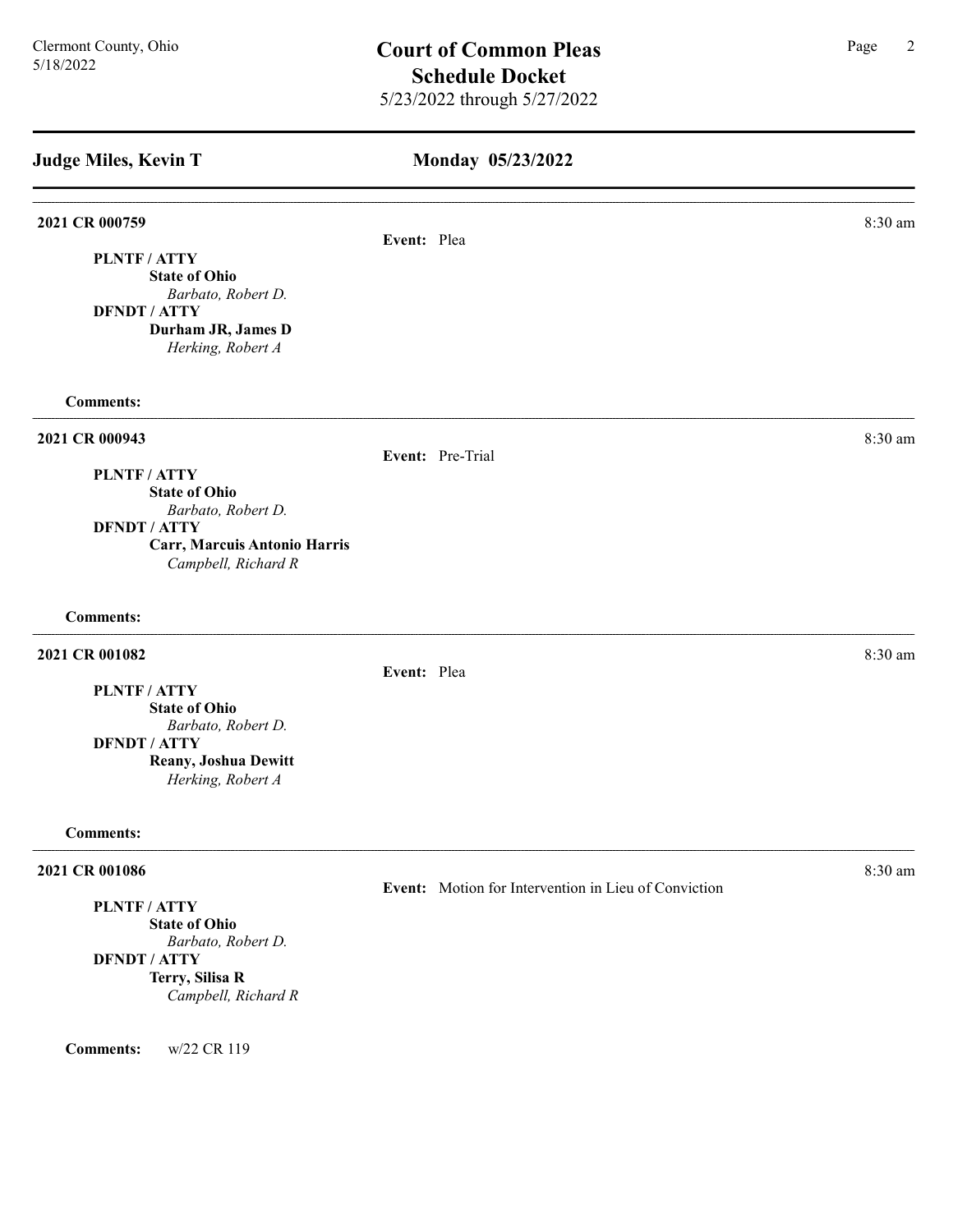## Monday 05/23/2022

# **2021 CR 001107** 8:30 am **8.30 am** Event: Plea or Trial Setting PLNTF / ATTY State of Ohio Barbato, Robert D. DFNDT / ATTY Cowan, Jonathan Daniel Stoffel, Todd S Comments: **2021 CR 001119** 8:30 am **8:30 am** Event: Plea PLNTF / ATTY State of Ohio Barbato, Robert D. DFNDT / ATTY Glaser, Jerry Campbell, Richard R Comments: **2022 CR 000089** 8:30 am **8:30 am** Event: Pre-Trial PLNTF / ATTY State of Ohio Barbato, Robert D. DFNDT / ATTY Sampson, Timothy Scott Herking, Robert A

#### Comments:

## **2022 CR 000119** 8:30 am **8:30 am**

## PLNTF / ATTY

State of Ohio Barbato, Robert D. DFNDT / ATTY Terry, Silisa R Campbell, Richard R

Comments: w/21 CR 1086

# Event: Motion for Intervention in Lieu of Conviction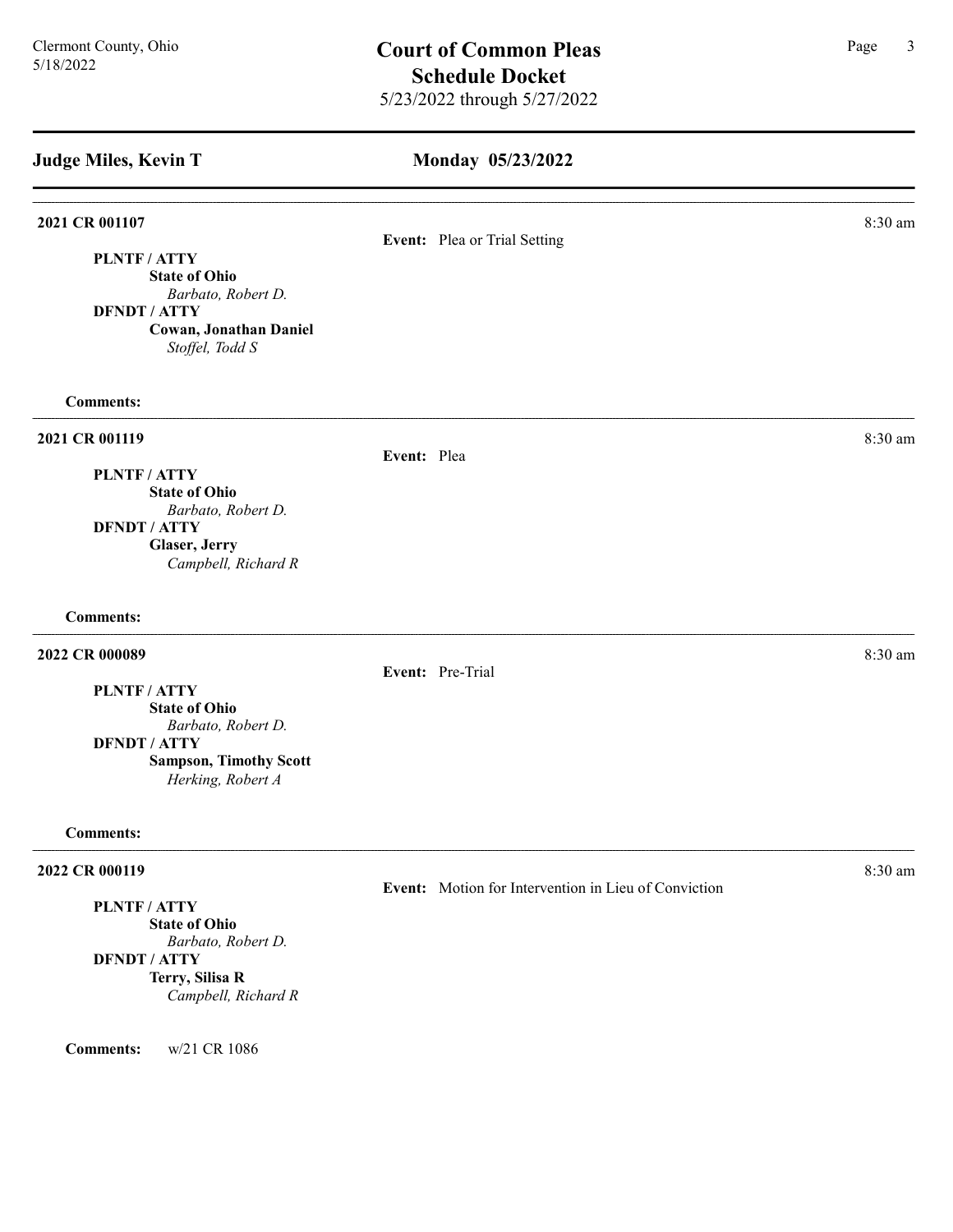Monday 05/23/2022 Judge Miles, Kevin T 2022 CR 000396 8:30 am 2022 CR 000396 Event: Pre-Trial DFNDT / ATTY Mcclendon, Christopher Everett Flessa, John H Comments: 2022 CR 000237 9:00 am 2022 CR 000237 Event: Plea or Trial Setting PLNTF / ATTY State of Ohio Barbato, Robert D. DFNDT / ATTY Shively, Gary P Herking, Robert A Comments: **2021 CR 000550** 10:00 am 10:00 am 10:00 am 10:00 am 10:00 am 10:00 am 10:00 am 10:00 am 10:00 am 10:00 am 10:00 am 10:00 am 10:00 am 10:00 am 10:00 am 10:00 am 10:00 am 10:00 am 10:00 am 10:00 am 10:00 am 10:00 am 10:00 a Event: Primary Jury Trial PLNTF / ATTY State of Ohio Barbato, Robert D. DFNDT / ATTY Marsh, Christopher Alan

Herking, Robert A

Comments: 3 day jury.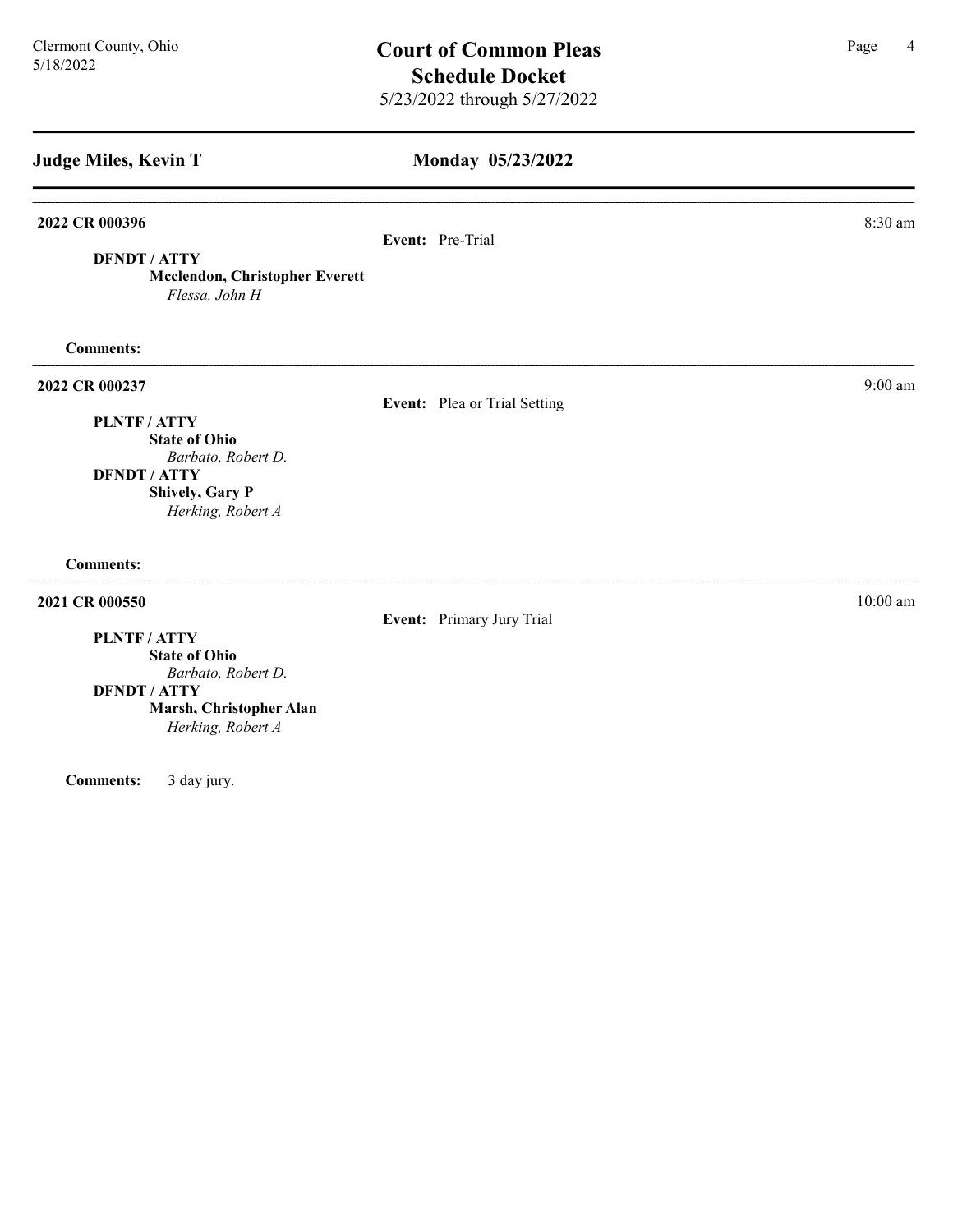#### Tuesday 05/24/2022

# **2017 CR 000482** 8:30 am **8.30 am** Event: Sentencing on Community Control Violation PLNTF / ATTY State of Ohio Barbato, Robert D. DFNDT / ATTY Lockard, Laura A Montgomery, Katherine Lynn Comments: w/18 CR 670, 20 CR 651 **2018 CR 000670** 8:30 am **8.30 am** Event: Sentencing on Community Control Violation PLNTF / ATTY State of Ohio Barbato, Robert D. DFNDT / ATTY Lockard, Laura A Montgomery, Katherine Lynn Comments: w/17 CR 482, 20 CR 651 **2019 CR 000343** 8:30 am **8:30 am** Event: Sentencing on Community Control Violation PLNTF / ATTY State of Ohio Barbato, Robert D. DFNDT / ATTY Vaske, Eugene Thomas Montgomery, Katherine Lynn Comments: **2019 CR 000469** 8:30 am **8:30 am** Event: Sentencing on Community Control Violation PLNTF / ATTY State of Ohio

Barbato, Robert D. DFNDT / ATTY Harris, Jonathan Way Montgomery, Katherine Lynn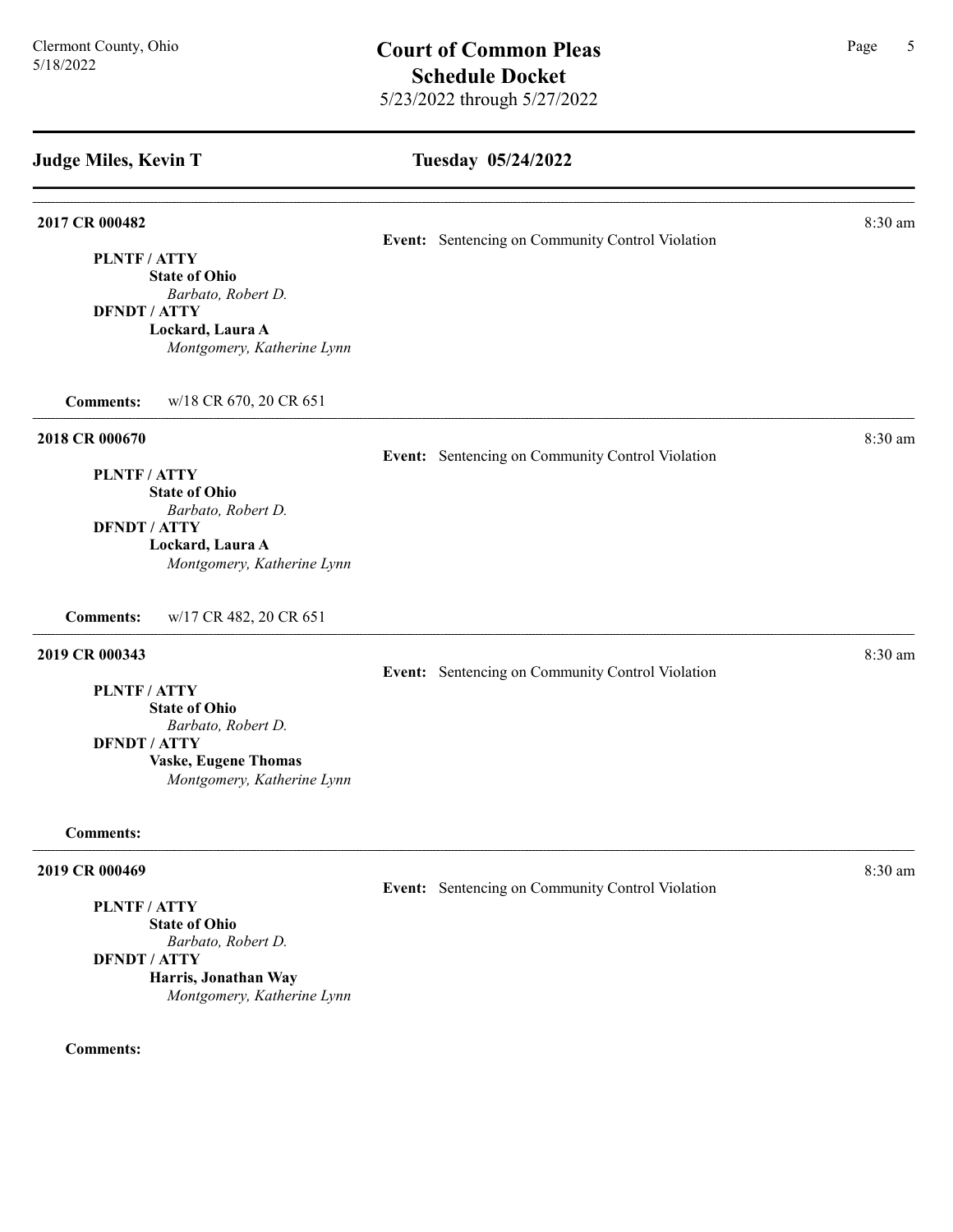## Tuesday 05/24/2022

#### **2020 CR 000651** 8:30 am **8:30 am**

## Event: Disposition Hearing

PLNTF / ATTY

State of Ohio Barbato, Robert D.

DFNDT / ATTY

Lockard, Laura Montgomery, Katherine Lynn

Comments: w/18 CR 670, 17 CR 482

### 2020 CR 000894 8:30 am

#### Event: Plea or Trial Setting

PLNTF / ATTY State of Ohio Barbato, Robert D. DFNDT / ATTY Loechel, Derreck Eugene Maus, R Aaron

# Comments:

## 2021 CR 000026 8:30 am

Event: Pre-Trial

PLNTF / ATTY State of Ohio Barbato, Robert D. DFNDT / ATTY

Andreoli, Michael A

Maus, R Aaron

Comments: w/21 CR 842

#### **2021 CR 000667** 8:30 am **8:30 am**

PLNTF / ATTY

State of Ohio Barbato, Robert D. DFNDT / ATTY Braden, Tara Nicole Maus, R Aaron

#### Comments:

Event: Pre-Trial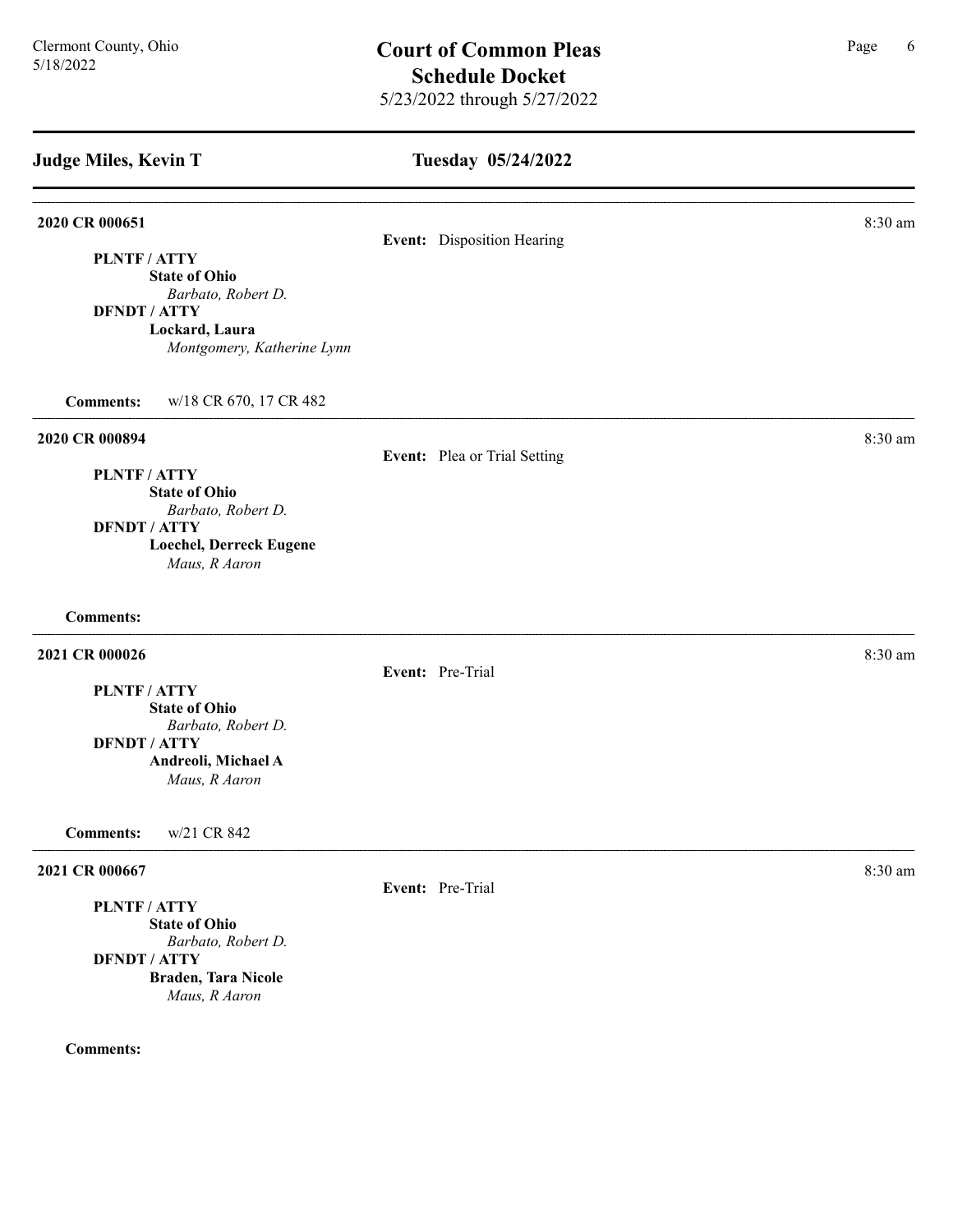| <b>Judge Miles, Kevin T</b>                                                                                                                          | Tuesday 05/24/2022                                   |         |
|------------------------------------------------------------------------------------------------------------------------------------------------------|------------------------------------------------------|---------|
| 2021 CR 000842                                                                                                                                       | Event: Pre-Trial                                     | 8:30 am |
| PLNTF / ATTY<br><b>State of Ohio</b><br>Barbato, Robert D.<br><b>DFNDT / ATTY</b><br>Andreoli, Michael A<br>Maus, R Aaron                            |                                                      |         |
| <b>Comments:</b><br>w/21 CR 26                                                                                                                       |                                                      |         |
| 2021 CR 001006<br>PLNTF / ATTY<br><b>State of Ohio</b><br>Barbato, Robert D.<br><b>DFNDT / ATTY</b><br>Pritchard, William Jay<br>Allen, Michael K    | Event: Sentencing                                    | 8:30 am |
| <b>Comments:</b>                                                                                                                                     |                                                      |         |
| 2021 CR 001129<br><b>PLNTF/ATTY</b><br><b>State of Ohio</b><br>Barbato, Robert D.<br><b>DFNDT / ATTY</b><br>McCloud, Olivia Lynn<br>Maus, R Aaron    | Event: Motion for Intervention in Lieu of Conviction | 8:30 am |
| <b>Comments:</b>                                                                                                                                     |                                                      |         |
| 2022 CR 000122<br>PLNTF/ATTY<br><b>State of Ohio</b><br>Barbato, Robert D.<br><b>DFNDT / ATTY</b><br>Calhoun, Hayward Melvin<br>$M$ aug $D$ $A$ augu | Event: Pre-Trial                                     | 8:30 am |

Maus, R Aaron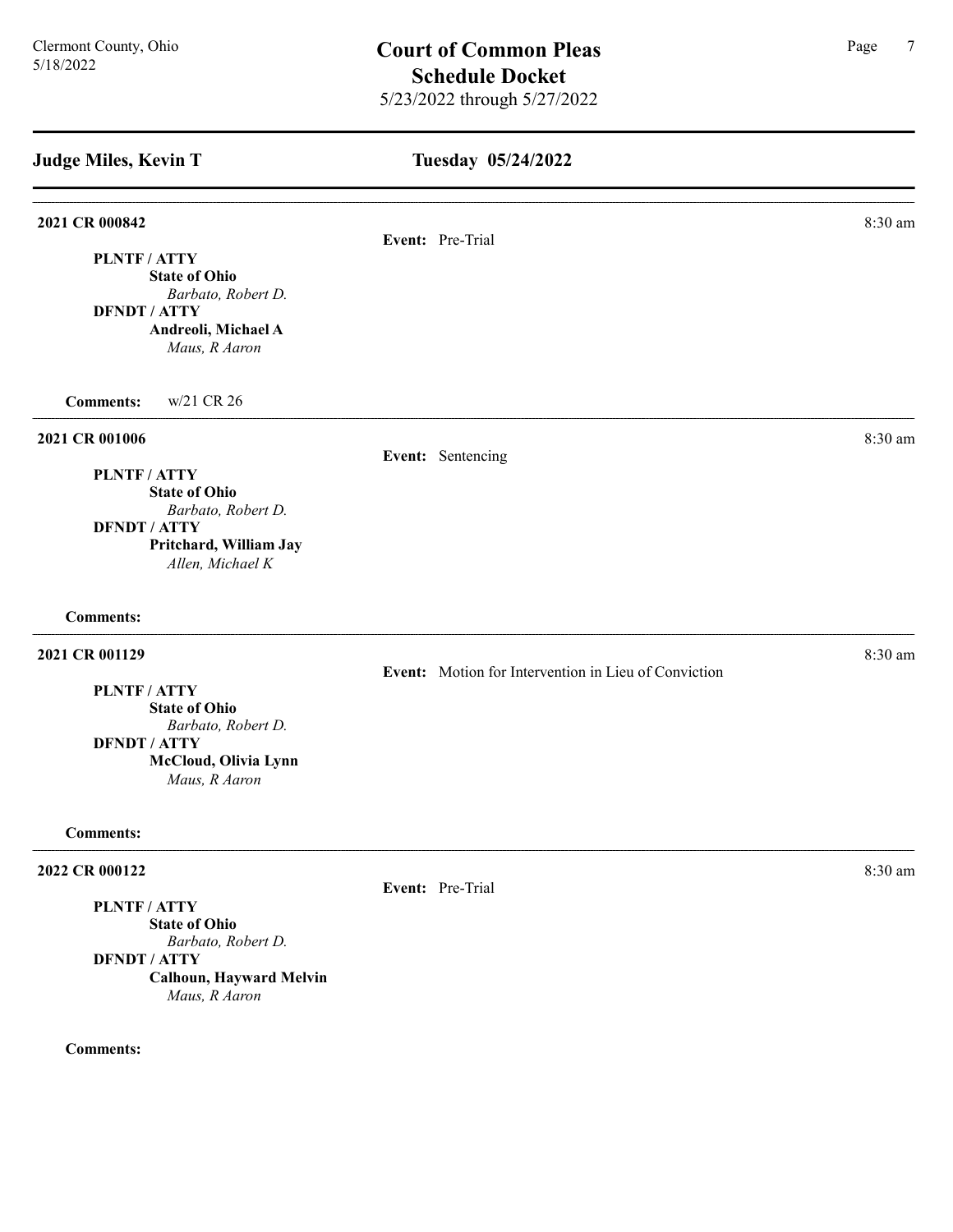Tuesday 05/24/2022 Judge Miles, Kevin T **2022 CR 000180** 8:30 am **8.30 am** Event: Arraignment State of Ohio PLNTF / ATTY DFNDT / ATTY Stout, Alysha Comments: 2022 CR 000187 8:30 am and 2022 CR 000187 Event: Plea or Trial Setting PLNTF / ATTY State of Ohio Barbato, Robert D. DFNDT / ATTY Webster, Charles R Maus, R Aaron Comments: 2022 CR 000203 8:30 am **8** Event: Plea or Trial Setting PLNTF / ATTY State of Ohio Barbato, Robert D. DFNDT / ATTY Strong, Teresa Maus, R Aaron Comments: 2022 CR 000247 8:30 am and 2022 CR 000247 Event: Pre-Trial DFNDT / ATTY Stephens, Gorden H Maus, R Aaron Comments: **2021 CR 000550** 10:00 am 10:00 am 10:00 am 10:00 am 10:00 am 10:00 am 10:00 am 10:00 am 10:00 am 10:00 am 10:00 am 10:00 am 10:00 am 10:00 am 10:00 am 10:00 am 10:00 am 10:00 am 10:00 am 10:00 am 10:00 am 10:00 am 10:00 a Event: Primary Jury Trial PLNTF / ATTY State of Ohio Barbato, Robert D. DFNDT / ATTY Marsh, Christopher Alan Herking, Robert A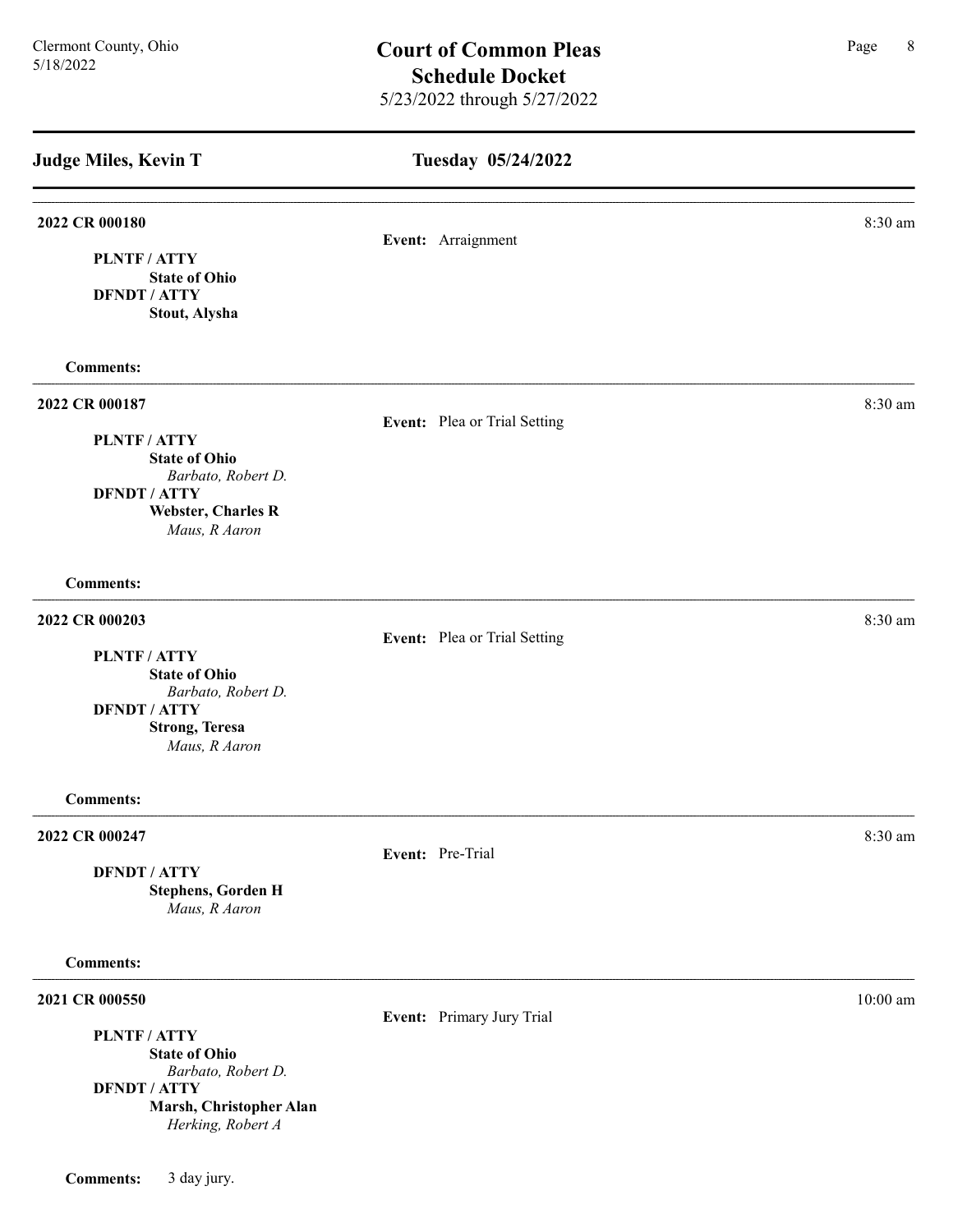5/18/2022

# Judge Miles, Kevin T

# Tuesday 05/24/2022

2016 MISC 00005 12:00 pm

MISC\_CRJ / ATTY

Comments:

Event: CLOSE GRAND JURY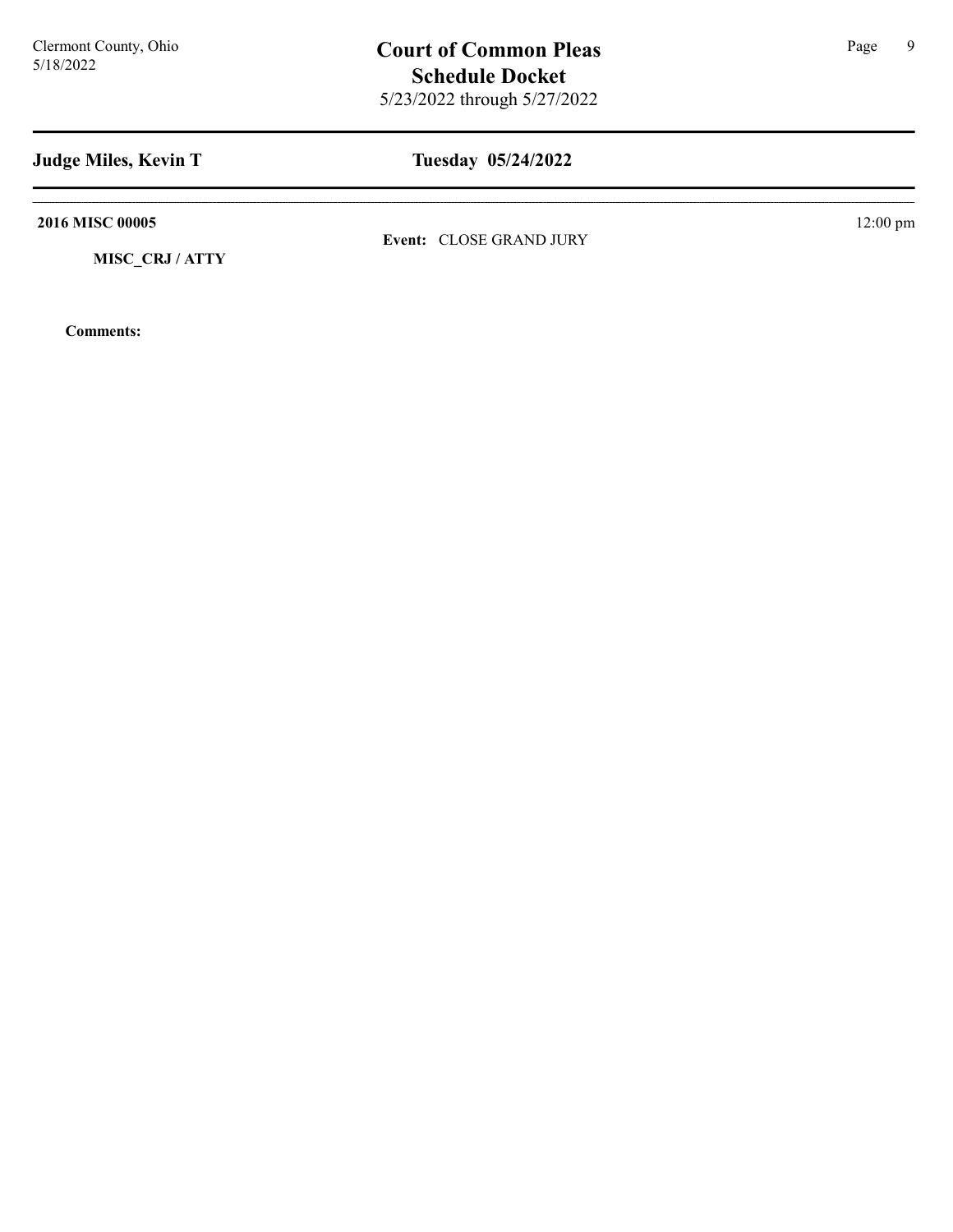### Wednesday 05/25/2022

# **2017 CR 000254** 8:30 am **8.30 am** Event: Hearing PLNTF / ATTY State of Ohio Barbato, Robert D. DFNDT / ATTY Gilles, Amy Campbell, Richard R Comments: on Continued Placement **2019 CR 000135** 8:30 am **8:30 am** Event: Violation of Intervention in Lieu of Conviction PLNTF / ATTY State of Ohio Barbato, Robert D. DFNDT / ATTY Green, Cody Issac Montgomery, Katherine Lynn Comments: w/20 CR 582 **2020 CR 000582** 8:30 am **8:30 am** Event: Community Control Violation PLNTF / ATTY State of Ohio Barbato, Robert D. DFNDT / ATTY Green, Cody Issac Montgomery, Katherine Lynn Comments: w/19 CR 135 2020 CR 000932 8:30 am Event: Plea PLNTF / ATTY State of Ohio Barbato, Robert D. DFNDT / ATTY Brinegar JR, Kenneth Wayne Campbell, Richard R

Comments: w/21 CR 1147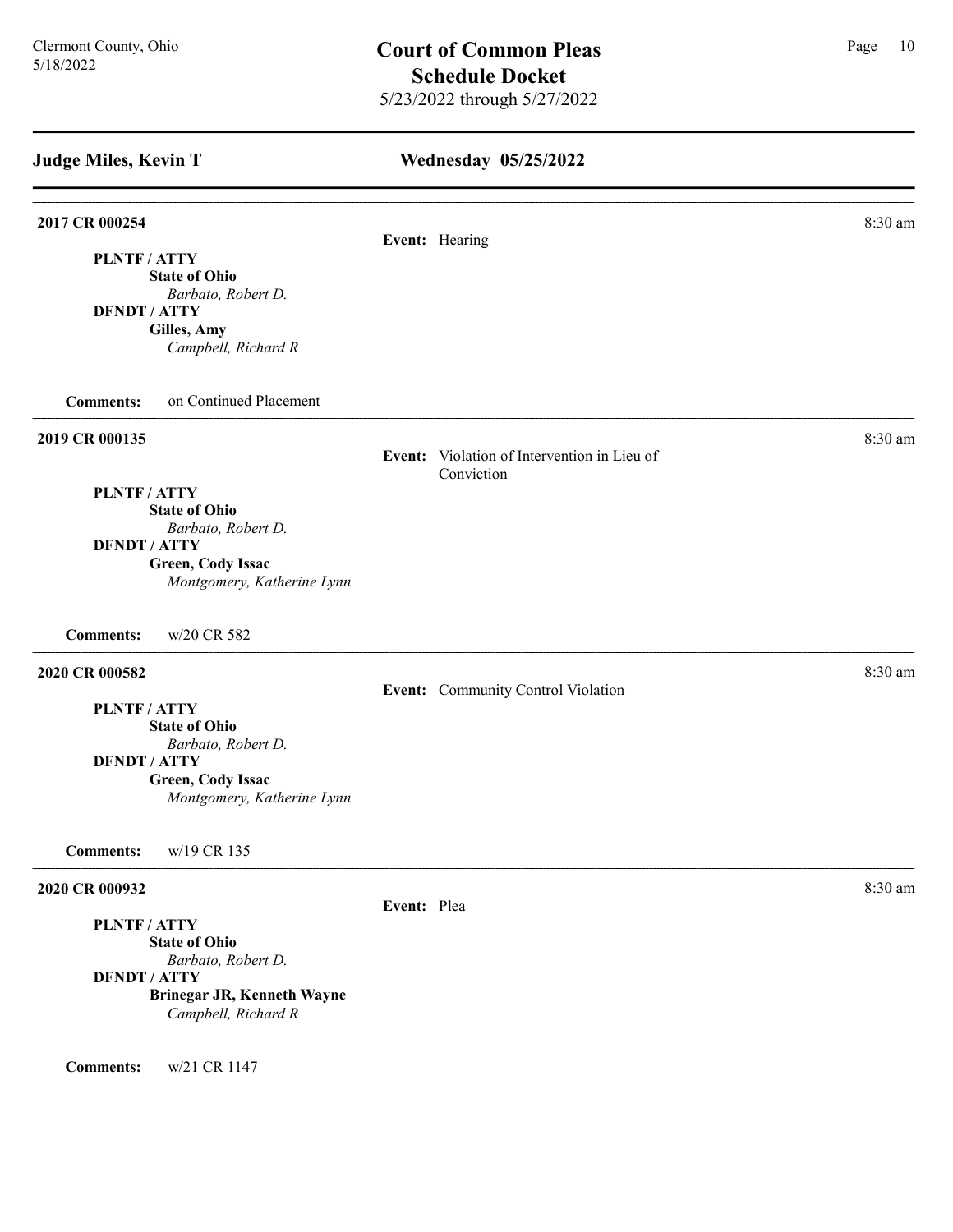# Wednesday 05/25/2022

| 2020 CR 001078                    |                                                  | 8:30 am |
|-----------------------------------|--------------------------------------------------|---------|
|                                   | Event: Sentencing on Community Control Violation |         |
| PLNTF / ATTY                      |                                                  |         |
| <b>State of Ohio</b>              |                                                  |         |
| Barbato, Robert D.                |                                                  |         |
| <b>DFNDT / ATTY</b>               |                                                  |         |
| Dooley, David J                   |                                                  |         |
| Campbell, Richard R               |                                                  |         |
| w/21 CR 1095<br><b>Comments:</b>  |                                                  |         |
| 2021 CR 001070                    |                                                  | 8:30 am |
|                                   | Event: Pre-Trial                                 |         |
| PLNTF / ATTY                      |                                                  |         |
| <b>State of Ohio</b>              |                                                  |         |
| Barbato, Robert D.                |                                                  |         |
| <b>DFNDT / ATTY</b>               |                                                  |         |
| <b>Cornwell JR, Timothy Allen</b> |                                                  |         |
| Campbell, Richard R               |                                                  |         |
| w/21 CR 171<br><b>Comments:</b>   |                                                  |         |
| 2021 CR 001095                    |                                                  | 8:30 am |
|                                   | Event: Plea                                      |         |
| PLNTF / ATTY                      |                                                  |         |
| <b>State of Ohio</b>              |                                                  |         |
| Barbato, Robert D.                |                                                  |         |
| <b>DFNDT / ATTY</b>               |                                                  |         |
| Dooley, David Jerry               |                                                  |         |
| Campbell, Richard R               |                                                  |         |
| <b>Comments:</b><br>w/20 CR 1078  |                                                  |         |
| 2021 CR 001147                    |                                                  | 8:30 am |
|                                   | Event: Plea                                      |         |
| PLNTF / ATTY                      |                                                  |         |
| <b>State of Ohio</b>              |                                                  |         |

Barbato, Robert D. DFNDT / ATTY Brinegar JR, Kenneth W Campbell, Richard R

Comments: w/20 CR 932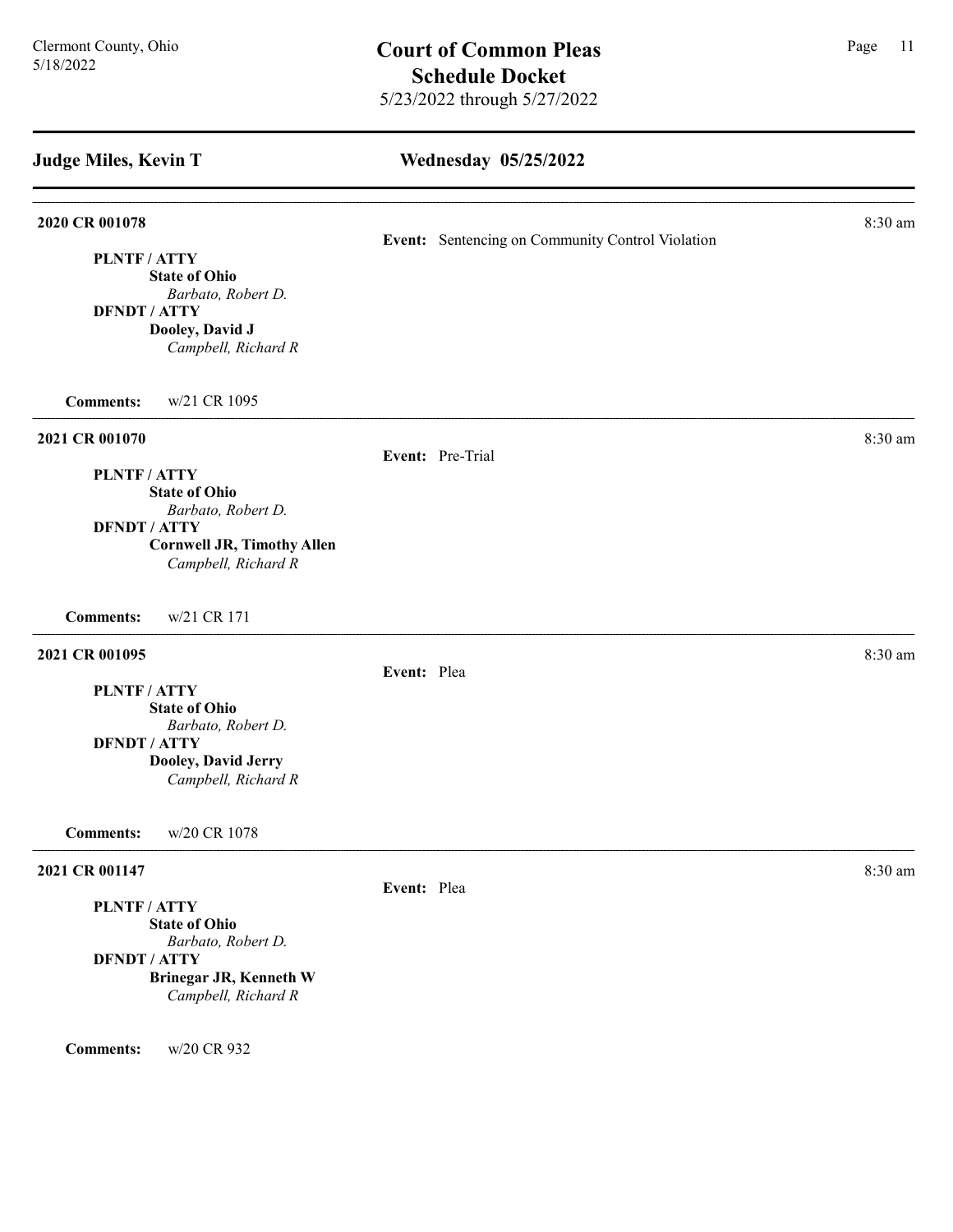# Wednesday 05/25/2022 Judge Miles, Kevin T **2022 CR 000003** 8:30 am **8.30 am** Event: Pre-Trial PLNTF / ATTY State of Ohio Barbato, Robert D. DFNDT / ATTY Teeters, James McCune, David S Comments: 2022 CR 000095 8:30 am Event: Report PLNTF / ATTY State of Ohio Barbato, Robert D. DFNDT / ATTY Orihuela, Nicholas Manuel Campbell, Richard R Comments: (RE: Hearing on competency) 2022 CR 000171 8:30 am 2022 CR 000171 Event: Pre-Trial PLNTF / ATTY State of Ohio Barbato, Robert D. DFNDT / ATTY Cornwell, Timothy Allen Campbell, Richard R Comments: w/21 CR 1070 **2022 CR 000184** 8:30 am **8:30 am** Event: Pre-Trial PLNTF / ATTY State of Ohio Barbato, Robert D. DFNDT / ATTY

Campbell, Richard R

Errington, David T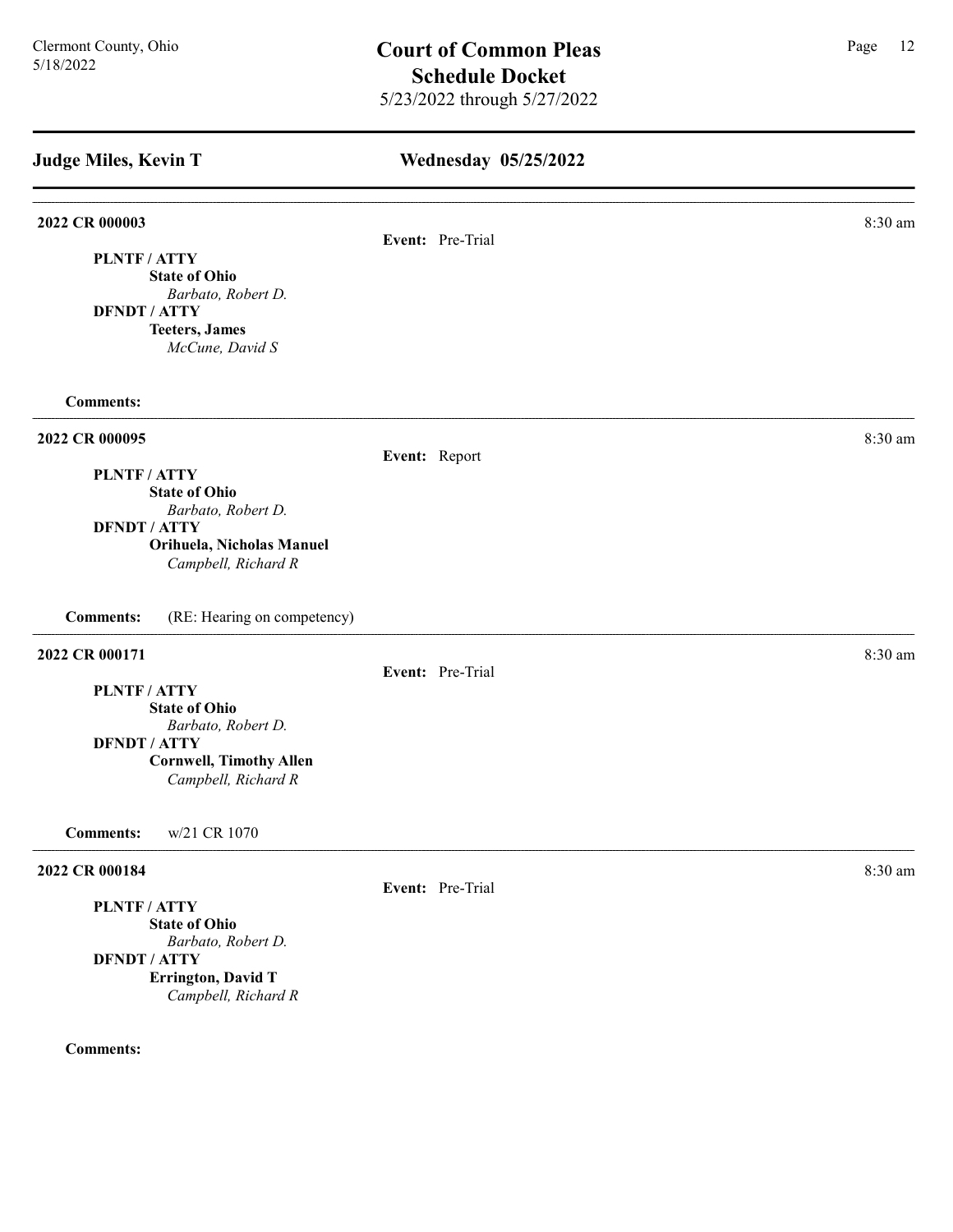PLNTF / ATTY

### Wednesday 05/25/2022

Event: Motion for Intervention in Lieu of Conviction

## 2022 CR 000207 8:30 am **8.30 am**

Event: Pre-Trial

State of Ohio Barbato, Robert D.

DFNDT / ATTY Bradford, Chance W Campbell, Richard R

Comments:

#### 2021 CR 000570 9:00 am 9:00 9:00 am 9:00 9:00 am 9:00 9:00 am 9:00 9:00 am 9:00 9:00 am 9:00 9:00 am 9:00 9:00 am 9:00 am 9:00 9:00 am 9:00 9:00 am 9:00 9:00 am 9:00 9:00 am 9:00 9:00 am 9:00 9:00 am 9:00 9:00 am 9:00 9:00

PLNTF / ATTY

State of Ohio Barbato, Robert D. DFNDT / ATTY Self, Kayla R Wallace, Bruce S

## Comments:

## **2021 CR 000550** 10:00 am **10:00 am**

Event: Primary Jury Trial

PLNTF / ATTY State of Ohio

Barbato, Robert D.

DFNDT / ATTY

Marsh, Christopher Alan Herking, Robert A

Comments: 3 day jury.

#### **2018 CR 000029** 1:00 pm

PLNTF / ATTY

State of Ohio Barbato, Robert D. DFNDT / ATTY Deem, Steven K Campbell, Richard R

Comments: (on report from Summit and request for movement)

Event: Hearing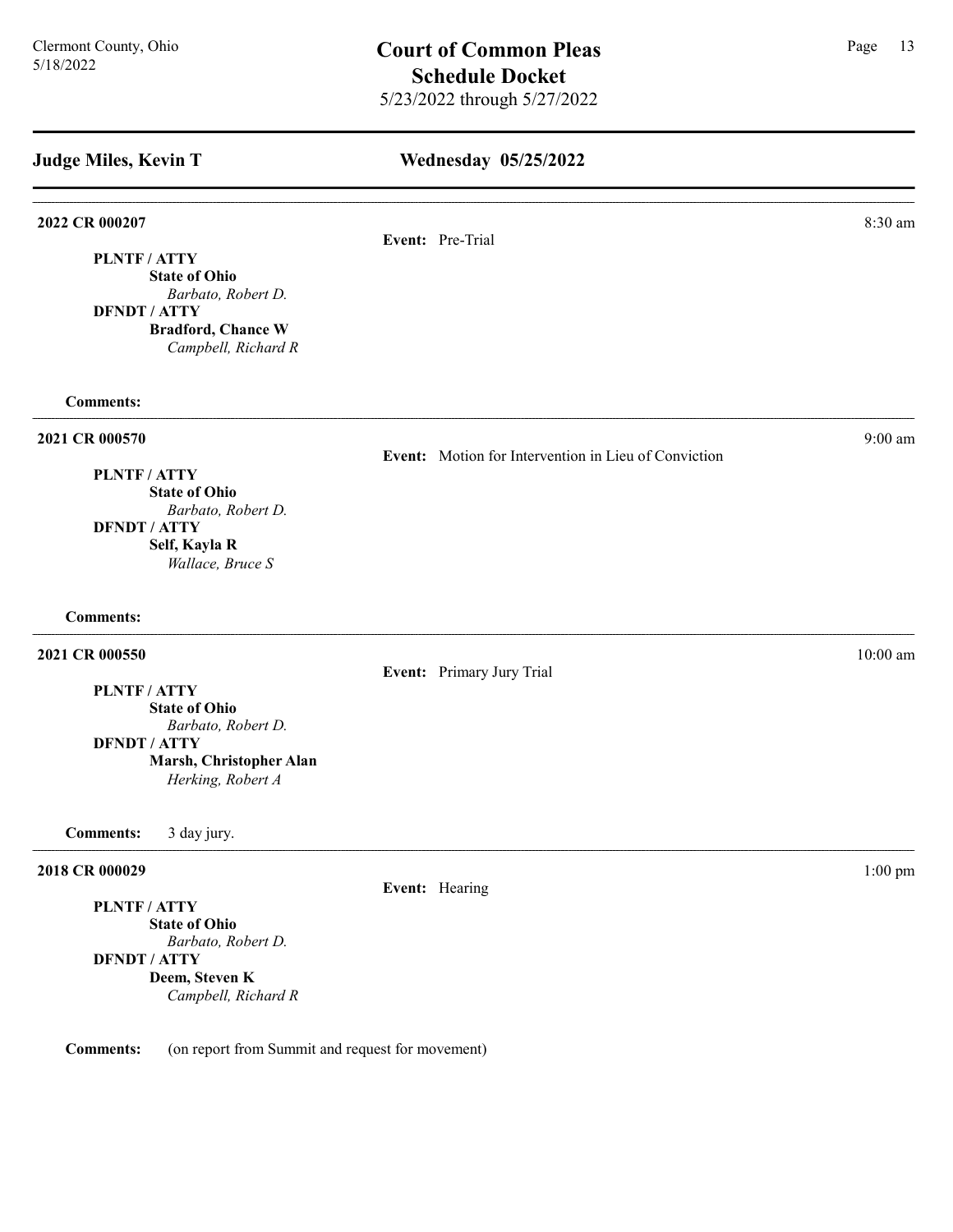#### Thursday 05/26/2022

| $8:30 \text{ am}$ |
|-------------------|
|                   |

PLNTF / ATTY

State of Ohio Barbato, Robert D.

DFNDT / ATTY

Ernst, Amanda N Montgomery, Katherine Lynn

Comments:

**2018 CR 001206** 8:30 am **8:30 am** 

Event: Sentencing on Community Control Violation

Event: Sentencing on Community Control Violation

PLNTF / ATTY

State of Ohio Barbato, Robert D.

DFNDT / ATTY

Ernst, Amanda N Montgomery, Katherine Lynn

Comments: w/18 CR 759

## **2019 CR 000465** 8:30 am **8:30 am**

Event: Violation of Intervention in Lieu of Conviction

PLNTF / ATTY State of Ohio

Barbato, Robert D. DFNDT / ATTY

Brown, Anthony P

Montgomery, Katherine Lynn

Comments: w/19 CR 785

#### **2019 CR 000521** 8:30 am **8:30 am**

PLNTF / ATTY

State of Ohio Barbato, Robert D.

DFNDT / ATTY

Lilly, Amanda Leigh

Montgomery, Katherine Lynn

### Comments:

Event: Sentencing on Community Control Violation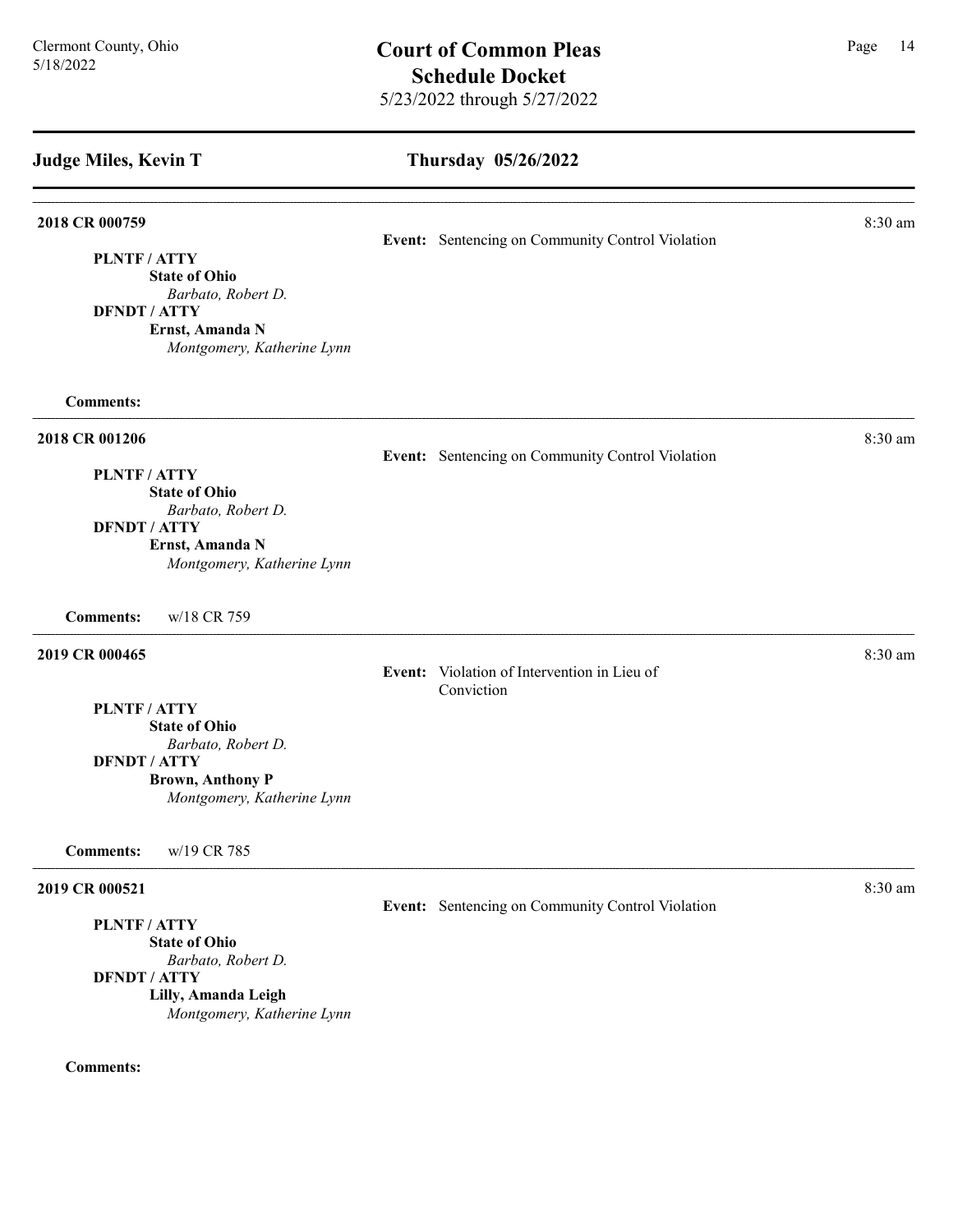## Thursday 05/26/2022

# **2019 CR 000669** 8:30 am **8:30 am** Event: Disposition Hearing PLNTF / ATTY State of Ohio Barbato, Robert D. DFNDT / ATTY Royce, Melissa Ann Campbell, Richard R Comments: w/20 CR 84, 21 CR 614, 21 CR 922 2019 CR 000785 8:30 am Event: Violation of Intervention in Lieu of Conviction PLNTF / ATTY State of Ohio Barbato, Robert D. DFNDT / ATTY Brown, Anthony P Montgomery, Katherine Lynn Comments: w/19 CR 465 **2020 CR 000084** 8:30 am **8:30 am** Event: Sentencing PLNTF / ATTY State of Ohio Barbato, Robert D. DFNDT / ATTY Royce, Melissa Ann Campbell, Richard R Comments: w/19 CR 669, 21 CR 614, 21 CR 922 **2021 CR 000008** 8:30 am **8:30 am** Event: Sentencing on Community Control Violation PLNTF / ATTY

State of Ohio Barbato, Robert D.

DFNDT / ATTY

Heiny, Jason Michael Montgomery, Katherine Lynn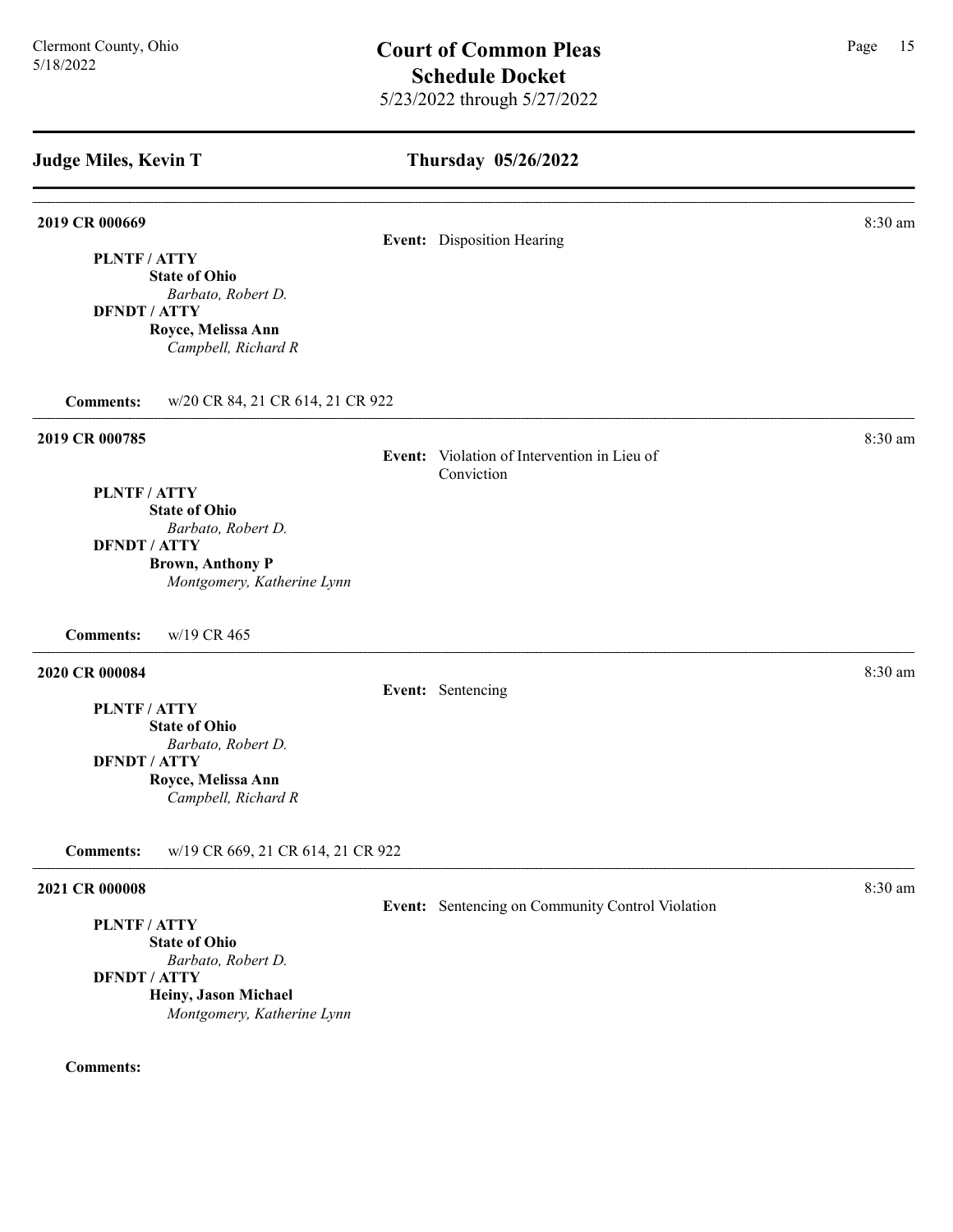# Thursday 05/26/2022

#### **2021 CR 000522** 8:30 am

# Event: Plea or Trial Setting

PLNTF / ATTY State of Ohio Barbato, Robert D. DFNDT / ATTY

Magee, Jessica

Campbell, Richard R

#### Comments:

## **2021 CR 000614** 8:30 am **8:30 am**

#### Event: Sentencing

PLNTF / ATTY State of Ohio Barbato, Robert D. DFNDT / ATTY Royce, Melissa Ann

Campbell, Richard R

Comments: w/19 CR 669, 20 CR 84, 21 CR 922

## **2021 CR 000851** 8:30 am **8:30 am**

Event: Plea

PLNTF / ATTY State of Ohio Barbato, Robert D. DFNDT / ATTY Pandy, Dustin W Campbell, Richard R

#### Comments:

#### **2021 CR 000922** 8:30 am

PLNTF / ATTY

State of Ohio Barbato, Robert D. DFNDT / ATTY Royce, Melissa Ann Campbell, Richard R

Comments: w/21 CR 614, 20 CR 84, 19 CR 669

Event: Sentencing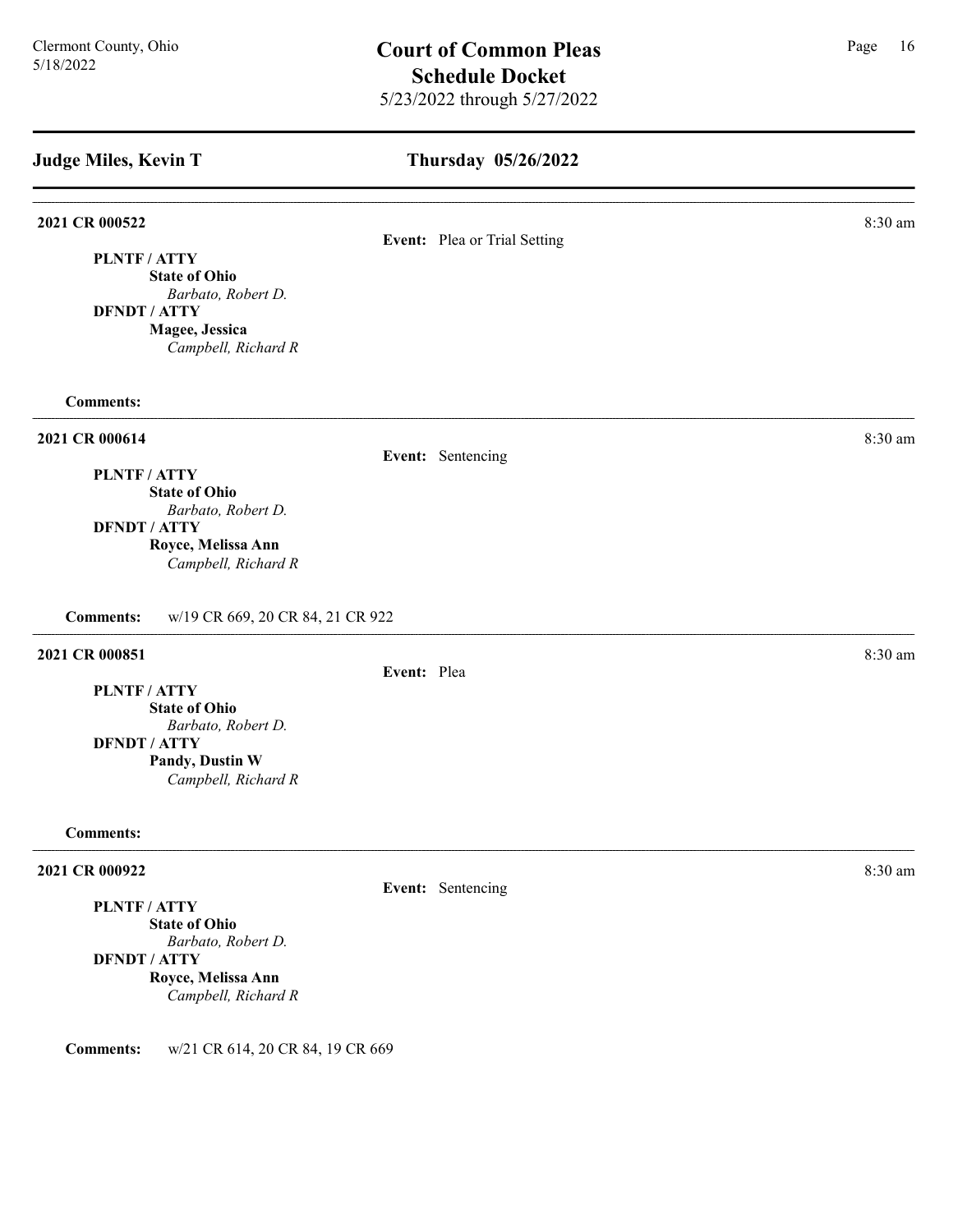| <b>Judge Miles, Kevin T</b>                                                                                                                   | Thursday 05/26/2022                          |            |
|-----------------------------------------------------------------------------------------------------------------------------------------------|----------------------------------------------|------------|
| 2022 CR 000005<br><b>PLNTF/ATTY</b>                                                                                                           | Event: Pre-Trial                             | 8:30 am    |
| <b>State of Ohio</b><br>Barbato, Robert D.<br><b>DFNDT / ATTY</b><br><b>Bowling, Justin Lee</b><br>Campbell, Richard R                        |                                              |            |
| <b>Comments:</b><br>w/22 CR 195                                                                                                               |                                              |            |
| 2022 CR 000150<br>PLNTF / ATTY                                                                                                                | Event: Hearing on Competency                 | 8:30 am    |
| <b>State of Ohio</b><br>Barbato, Robert D.<br><b>DFNDT / ATTY</b><br><b>Mayberry, Robert</b><br>Campbell, Richard R                           |                                              |            |
| <b>Comments:</b>                                                                                                                              |                                              |            |
| 2022 CR 000195                                                                                                                                | Event: Pre-Trial                             | 8:30 am    |
| PLNTF / ATTY<br><b>State of Ohio</b><br>Barbato, Robert D.                                                                                    |                                              |            |
| <b>DFNDT / ATTY</b><br><b>Bowling, Justin Lee</b><br>Campbell, Richard R                                                                      |                                              |            |
| w/22 CR 05<br><b>Comments:</b>                                                                                                                |                                              |            |
| 2019 CR 000413                                                                                                                                | Event: Plea or Trial Setting and Bond Review | $10:00$ am |
| PLNTF / ATTY<br><b>State of Ohio</b><br>Barbato, Robert D.<br><b>DFNDT / ATTY</b><br><b>Brewster, Jermaine Leroy</b><br>Whiteley JR, Daniel E |                                              |            |
| <b>Comments:</b>                                                                                                                              |                                              |            |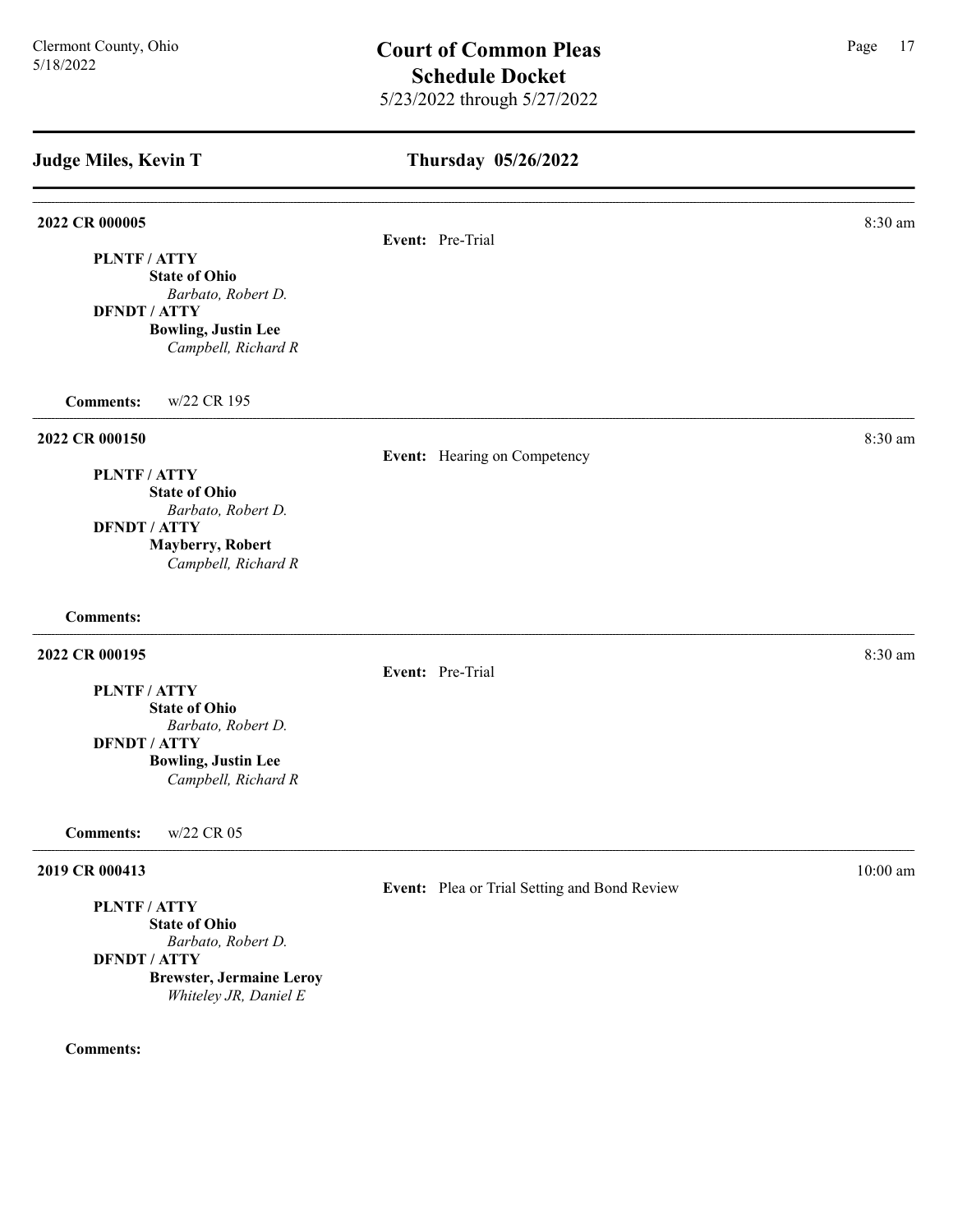| <b>Judge Miles, Kevin T</b>                                                                                                                                                         | Thursday 05/26/2022     |                    |
|-------------------------------------------------------------------------------------------------------------------------------------------------------------------------------------|-------------------------|--------------------|
| 2016 MISC 00005<br>MISC_CRJ / ATTY                                                                                                                                                  | Event: CLOSE GRAND JURY | $12:00 \text{ pm}$ |
| <b>Comments:</b>                                                                                                                                                                    |                         |                    |
| 2020 CR 000590<br>PLNTF / ATTY<br><b>State of Ohio</b><br>Zipperer, Zachary Allan<br><b>DFNDT / ATTY</b><br><b>Bumpass, Jacob Thomas</b><br>Holschuh III, John D<br>Sirkin, H Louis | Event: Hearing          | $1:00$ pm          |

Comments: \*Daubert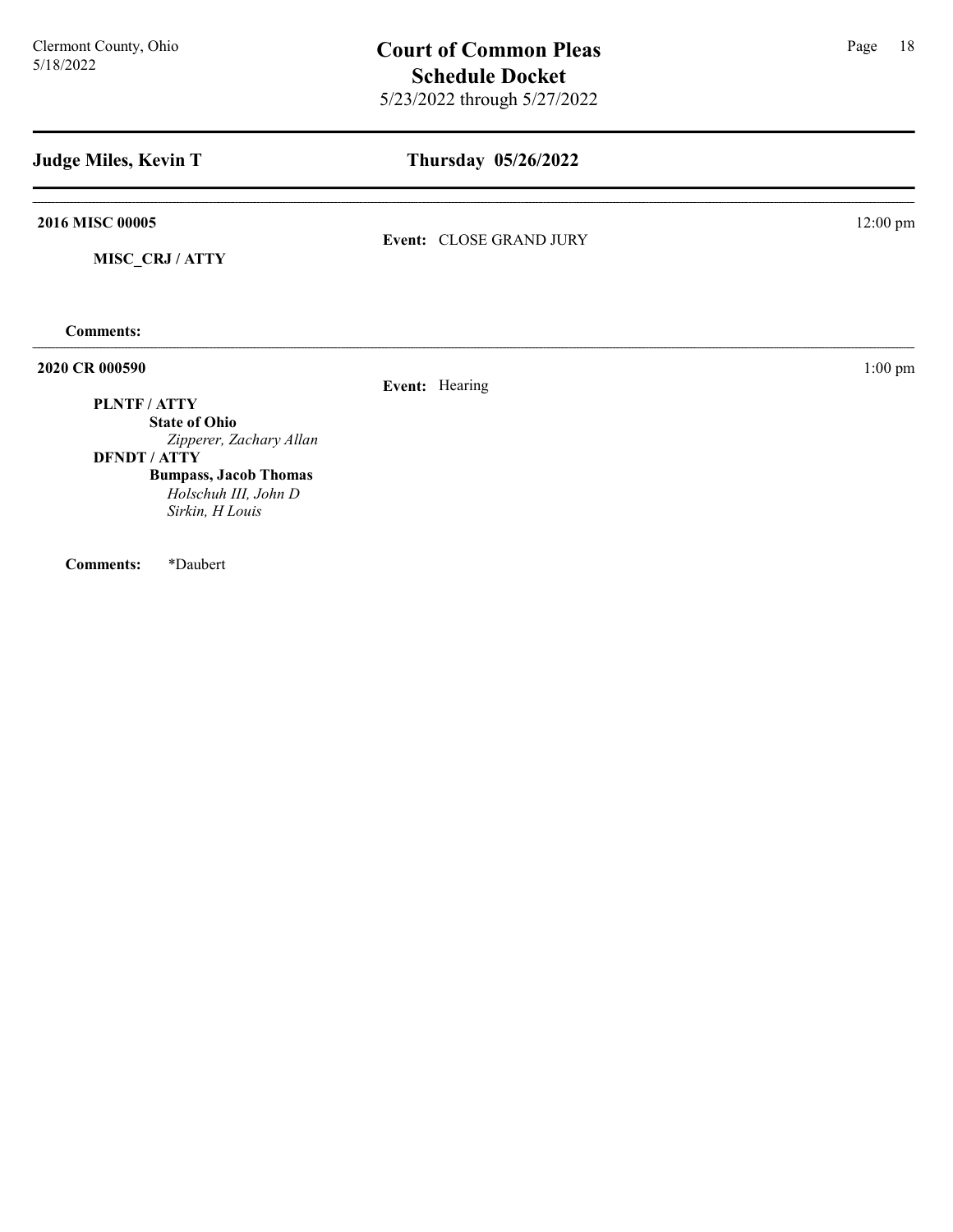## Friday 05/27/2022

#### 2020 CVH 00593 8:00 am

Event: Final Pre-Trial

PLNTF / ATTY Stevens, Elizabeth A

Allen, Eric P DFNDT / ATTY Bender, Joseph Samuel Dearbaugh, William C Ohio Department of Medicaid

Mathews, S Mark

#### Comments:

#### **2022 CVE 00100** 8:20 am **8.20 am**

PLNTF / ATTY

U S Bank Trust National Timken, Kyle E DFNDT / ATTY

Nelson, Wayne A Jane Doe State of Ohio Department of Taxation Byrne, Robert J Clermont County Treasurer Fountain, Jason A

#### Comments:

2022 CVC 00024 8:50 am 2022 CVC 00024

PLNTF / ATTY Glover, Kevin L Samuels, Michael E Glover, Rhonda L DFNDT / ATTY Reisert, Sarah Turer, Adam J Reisert, Daniel Turer, Adam J

Comments:

Event: Case Management Conference

Event: Case Management Conference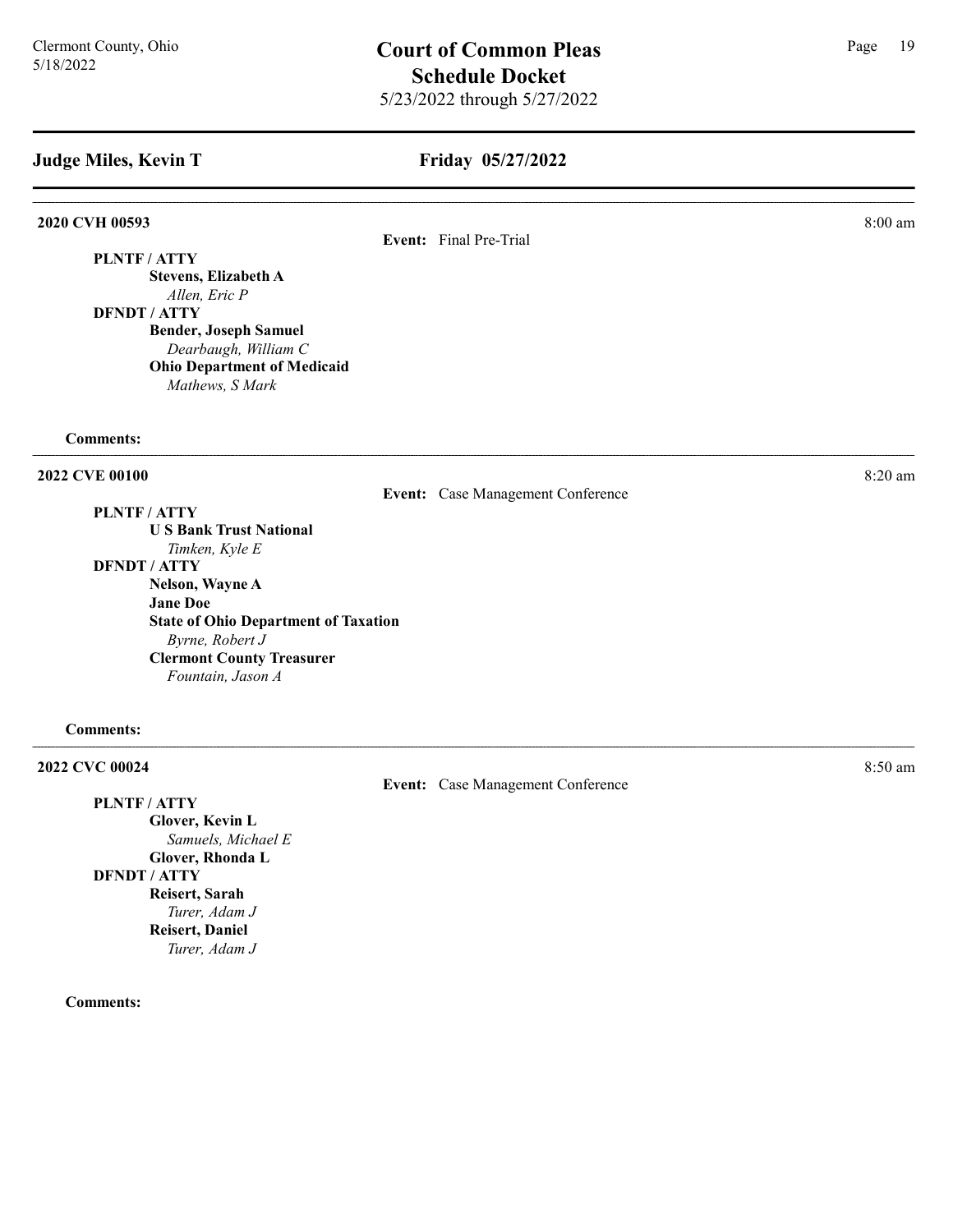#### Friday 05/27/2022

#### **2021 CVH 00811** 9:00 am 9:00 am 9:00 am 9:00 am 9:00 am 9:00 am 9:00 am 9:00 am 9:00 am 9:00 am 9:00 am 9:00 am 9:00 am 9:00 am 9:00 am 9:00 am 9:00 am 9:00 am 9:00 am 9:00 am 9:00 am 9:00 am 9:00 am 9:00 am 9:00 am 9:00

Event: Case Management Conference

PLNTF / ATTY Case, Anthony McFall, Tanner B DFNDT / ATTY Parson, Caleb Williams, John M Allstate Fire and Casualty Ins Co Trenz, Alan R Anthem Blue Cross and Blue Shield Oliver, Lance K

#### Comments:

**2021 CVE 00032** 9:20 am **9:20** 

PLNTF / ATTY

VCC Cincinnati LLC Tekulve, Joseph G DFNDT / ATTY Boland, Amber Phillabaum, Jason Rapid Mortgage Company Lundrigan, Nicole M

#### Comments:

**2021 CVE 00944** 9:30 am **9:30 am** Event: Case Management Conference PLNTF / ATTY Union Savings Bank Murray, Kyle D DFNDT / ATTY Keiser, Bradley Jonda Financial Group Inc Tretter, Dennis L Goetsch, Alexander E Ewing, Karen Goetsch, Alexander E Fifth Third Mortgage Company Van Slyke, David L Fifth Third Bank Johnstone, Ricardo L Stable Trails Community Clermont County Treasurer Fountain, Jason A

Event: Case Management Conference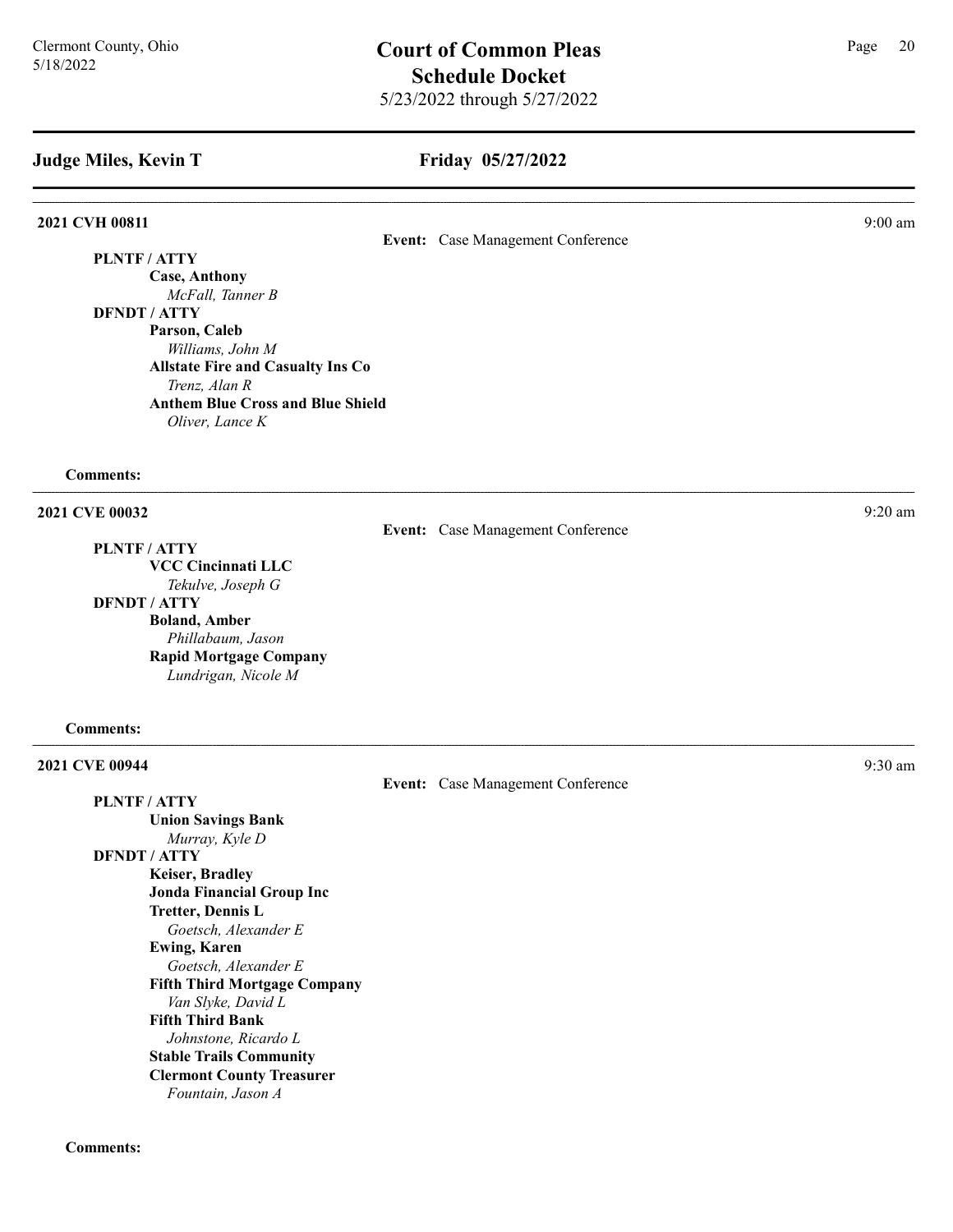## Friday 05/27/2022

### 2021 CVH 01084 9:50 am

Event: Case Management Conference

PLNTF / ATTY

Realpoint LLC Neiman, Michael R

DFNDT / ATTY Holden and Lewis Properties LLC Holden, Adam Lewis, Justin

#### Comments:

## **2021 CVC 01049** 10:00 am 10:00 am 10:00 am 10:00 am 10:00 am 10:00 am 10:00 am 10:00 am 10:00 am 10:00 am 10:00 am 10:00 am 10:00 am 10:00 am 10:00 am 10:00 am 10:00 am 10:00 am 10:00 am 10:00 am 10:00 am 10:00 am 10:00 a

Event: Status Conference

Event: Status Conference

PLNTF / ATTY Ingle, Curry Burgess, Kristopher D Ingle, Taressa Burgess, Kristopher D Ingle, Jarrett Burgess, Kristopher D DFNDT / ATTY Whitestone Farms Inc Finkbine, Arnold F Hasz, John Finkbine, Arnold F

#### Comments:

#### **2021 CVD 00800** 10:10 am **10:10 am**

PLNTF / ATTY Mcwilliams, Ray A Horn, Stephanie D DFNDT / ATTY Logue, John Barber, Barbara L L3 Fuzing and Ordnance Systems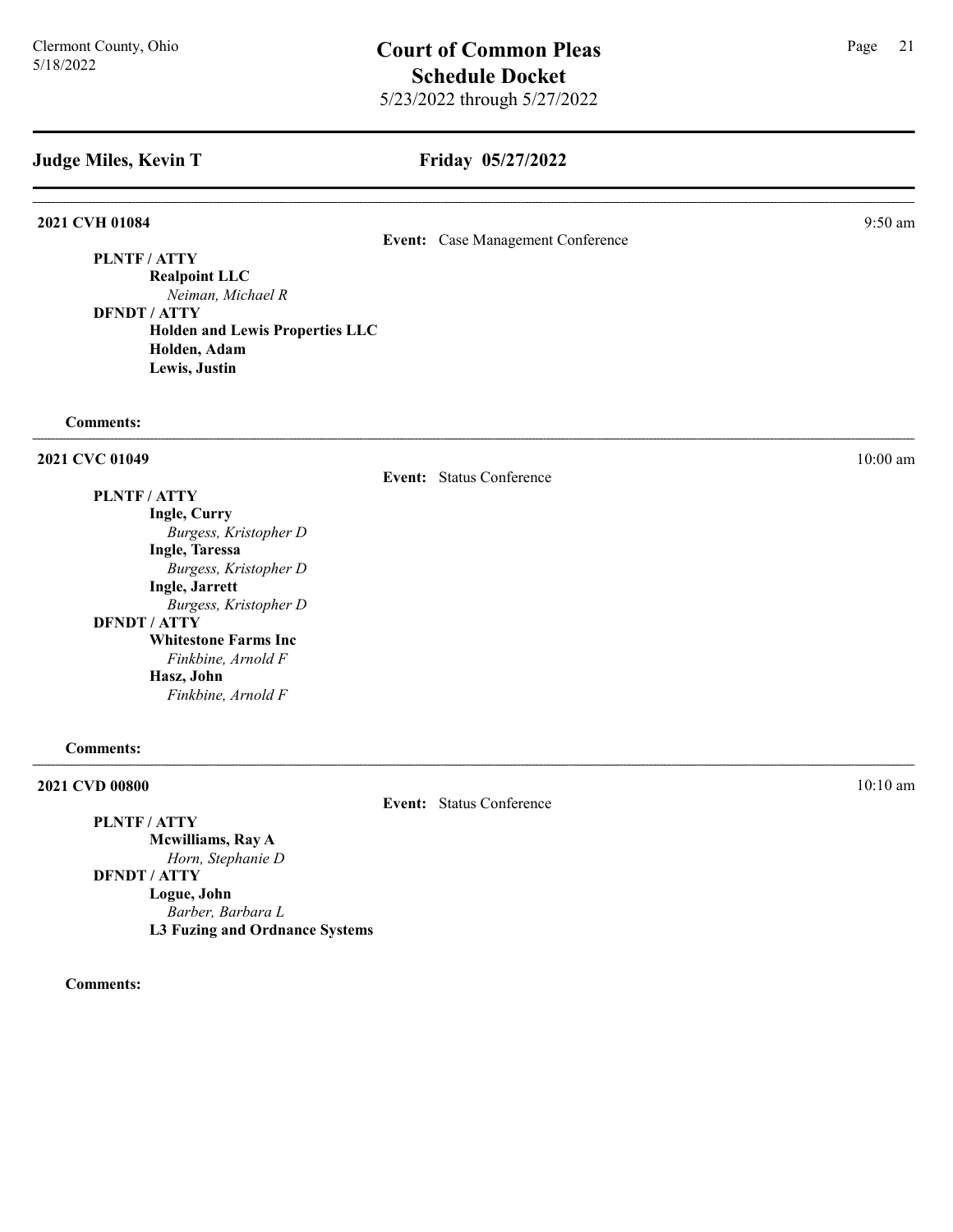## Friday 05/27/2022

## **2021 CVH 00113** 10:20 am **10:20 am**

Event: Telephone Status Conference

PLNTF / ATTY Total Quality Logistics LLC Giles, Brian DFNDT / ATTY R Gill Logistics Inc Bravo, Eric Sefton, W. Jeffrey Soehnlen, Zachary M

#### Comments:

### **2021 CVD 00576** 10:30 am **10:30 am**

PLNTF / ATTY

Ober, Ronald Gast, Stephen P DFNDT / ATTY JWH Excavating Inc Logue, John Barber, Barbara L

#### Comments:

#### **2021 CVC 00880** 10:45 am **10:45**

PLNTF / ATTY

Mackinder, Trent A Hollis III, Charles F

DFNDT / ATTY Distler, Carole

> Pflum, Joseph F Doe, John

#### Comments:

#### **2021 CVH 00915** 11:00 am **11:00 am**

PLNTF / ATTY Bank of America NA Levy, Yale R DFNDT / ATTY Davis, Sandy

Comments:

Event: Trial Setting Conference

Event: Case Management Conference

Event: Case Management Conference